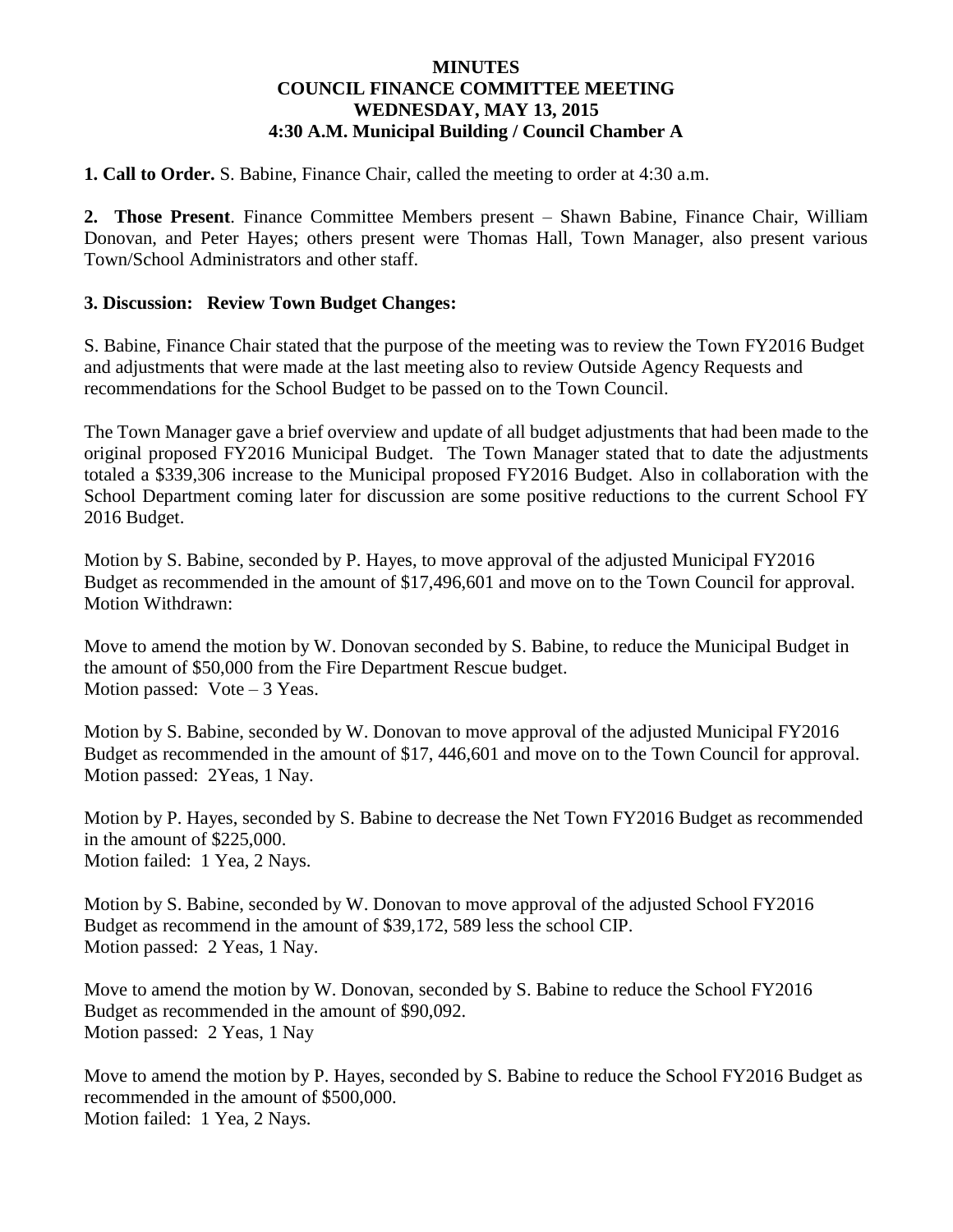Motion by S. Babine, seconded by W. Donovan to move approval of the adjusted School FY2016 CIP Budget as recommended in the amount of \$348,728. Motion withdraw:

Motion by S. Babine, seconded by W. Donovan to move approval of the adjusted School FY2016 CIP Budget as recommended in the amount of \$1,413,451. Motion passed: Vote 2 Yeas, 1 Nay

Move to amend the motion by S. Babine, seconded by W. Donovan to reduce the School FY2016 CIP Budget as recommended in the amount of \$75,000. Motion passed: Vote 3 Yeas.

Motion by S. Babine, seconded by W. Donovan to move approval of the adjusted School FY2016 Revenue Budget as recommended in the amount of \$1,064,723. Motion passed: Vote 3 Yeas.

| <b>Finance Committee Reccommended Municipal Changes:</b> |                                   |                              |  |  |
|----------------------------------------------------------|-----------------------------------|------------------------------|--|--|
|                                                          |                                   |                              |  |  |
| <b>As Proposed</b>                                       | <b>Fin Comm</b><br><b>Changes</b> | <b>New Proposed</b>          |  |  |
|                                                          |                                   |                              |  |  |
| 4,625,000.00                                             | $\mathbb{S}$<br>75,000            | 4,700,000                    |  |  |
| 94,623                                                   | (54, 623)                         | 40,000                       |  |  |
| 275,000                                                  | 50,000                            | 325,000                      |  |  |
| 736,158                                                  | 44,762                            | 780,920                      |  |  |
| 16,500                                                   | (16,500)                          |                              |  |  |
| 110,000                                                  |                                   | 110,000                      |  |  |
| 676,874                                                  | 160,217                           | 837,091                      |  |  |
| 400,625                                                  | (400, 625)                        |                              |  |  |
| 439,500                                                  | (439,500)                         | $\sim$                       |  |  |
|                                                          | 65,000                            | 65,000                       |  |  |
|                                                          | 500,000                           | 500,000                      |  |  |
| 7,374,280                                                | (16, 269)                         | 7,358,011                    |  |  |
|                                                          |                                   |                              |  |  |
|                                                          |                                   |                              |  |  |
| 80,000                                                   | 25,000                            | 105,000                      |  |  |
|                                                          | 14,719                            | 14,719                       |  |  |
| 27,244                                                   | (17,244)                          | 10,000                       |  |  |
| 16,500                                                   | (16,500)                          |                              |  |  |
| 1,706,301                                                | 50,000                            | 1,756,301                    |  |  |
| 240,990                                                  | 139,358                           | 380,348                      |  |  |
| 153,013                                                  | 7,204                             | 160,217                      |  |  |
| 130,000                                                  | (55,000)                          | 75,000                       |  |  |
| 439,500                                                  | (439,500)                         |                              |  |  |
| 175,000                                                  | 65,000                            | 240,000                      |  |  |
|                                                          |                                   | 1,200,000                    |  |  |
|                                                          |                                   |                              |  |  |
|                                                          |                                   | 3,941,585                    |  |  |
|                                                          |                                   |                              |  |  |
|                                                          | 273,037                           |                              |  |  |
|                                                          | 289,306                           |                              |  |  |
|                                                          | 700,000<br>3,668,548              | 500,000<br>273,037<br>16,269 |  |  |